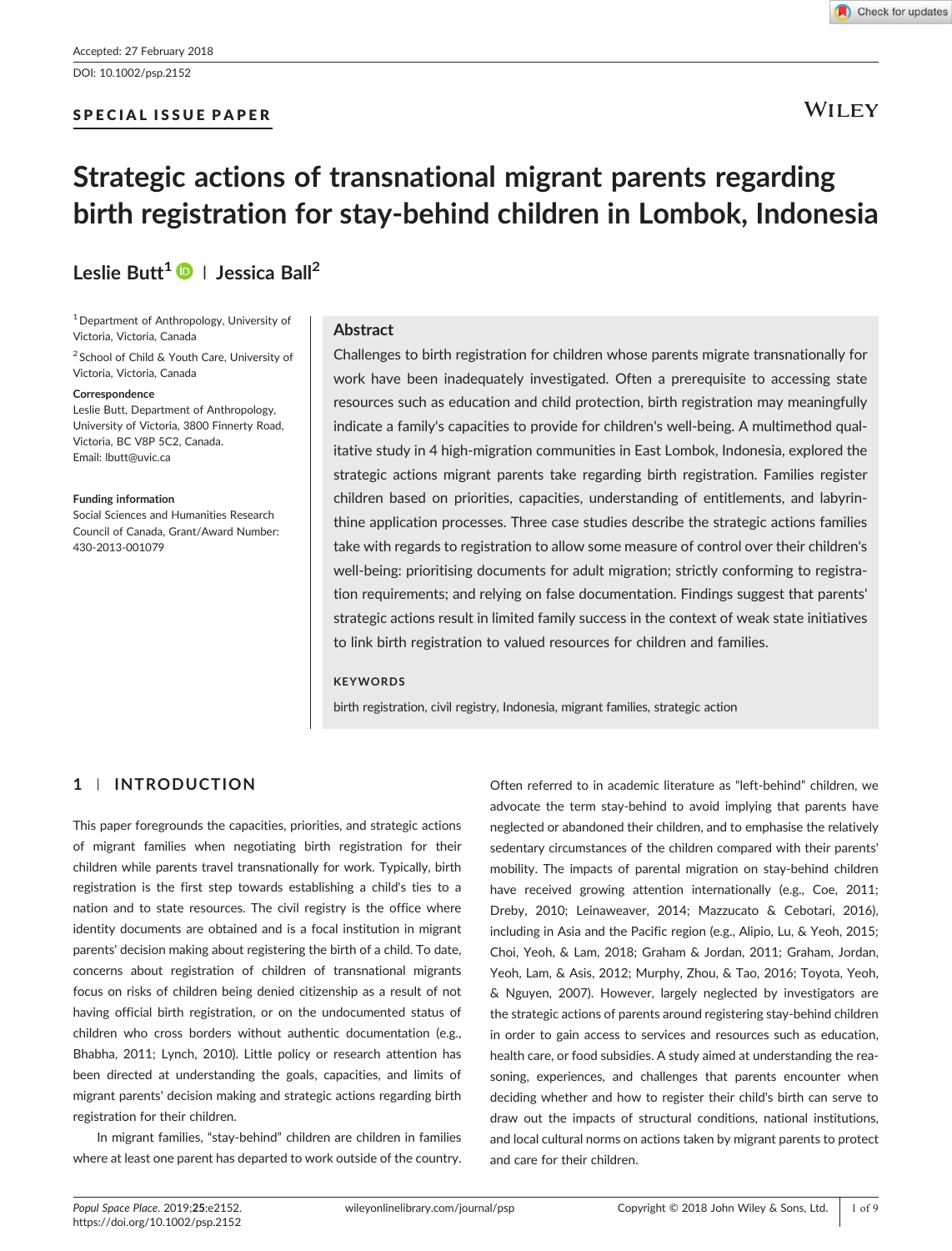The act of seeking or not seeking birth registration for a child is not solely an indicator of a migrant parent's personal agency, and it cannot be understood only at an individual level or as driven by rational intentionality. We view parents' agency as a socioculturally mediated capacity to act (Ahearn, 2001). Political and cultural conditions shape parental capacity for action; however, these capacities are complex and relational. Nahar and Van der Geest (2014) argue that capacities can be understood as the ability to endure adverse circumstances in order to engage in a range of strategies so as to survive and thrive. Even the most disenfranchised migrant parents are not passive recipients of oppressive conditions. Migrant parent actions regarding birth registration do not result in automatic compliance or in overt acts of resistance, but rather allow for active context‐specific responses to challenges—what we term situated agency—in ways that may advance a multiplicity of goals, only some of which may pertain to formal state reasons for registration. The agency of parents is inevitably situated, in other words, and invariably constrained by various, often intersecting local cultural factors, including the complex "semantic and institutional networks that define and make possible particular ways of dealing with people and things" (Merlan, 2016, p. 393).

In contexts where family is accorded a high priority, we find that relations within migrant families significantly shape capacities regarding birth registration. Family is "a potent symbol and central part of lived experience" (Lambek, 2013, p. 243). Often mediated by ideas held within culture, family is also shaped by state institutions that recognise families as units that hold property and provide for care and welfare, especially of the young (Lambek, 2013, p. 243). Where family is valued, strategic action taken on behalf of family well‐being is highly regarded. As Constable (2016) has argued, family becomes the predominant point of reliance, and the site where capacities are put to work, when the state retreats from social obligations typical of contemporary economic regimes.

When institutions like a civil registry assert requirements of families, registries become places that can enable and constrain parental decisions. In Indonesia, officials expect parents to register births, but because the state does not ensure birth registration leads to discernible and valued benefits, parents must negotiate strategically about whether to register children. Vandenabeele (2011) has argued that unless birth registration offers material benefits, where no other avenues to those benefits are available, people are not likely to register a child's birth. Indonesia's changing national registration policies have created chaotic, variable, and malleable registration procedures at local levels that do not readily link with state services. As a result, many persons born on Indonesian soil who are entitled to membership in the state lack official documents attesting to that right. This status occurs frequently: half of the world's children are not registered. In Indonesia, the prevalence is much higher: careful estimates in rural communities suggest that only 12% of rural Indonesian children have been registered at birth (Australian Indonesian Partnership for Justice, 2014). As Sadiq (2009) has suggested, many would‐be citizens in Indonesia are born in Indonesia and feel they belong there as a result of family histories and established use of local land and resources, rather than by claiming attachment to the state through obtaining legal identity documents. These residents may choose not to participate fully in state institutions and may not register with state agencies despite

state campaign initiatives, in part because the state does not fully provide them with opportunities and entitlements that would make registration worthwhile, and because they value different, family‐based ideas of belonging (see also Killias, 2014).

The migrant parents from East Lombok, Indonesia, whose stories we illustrate in this article are enmeshed within families and communities who primarily value local forms of belonging and who, by and large, do not register their children at birth and are not registered themselves. We argue that strategic actions taken by parents and other family members regarding birth registration occur primarily within a flexible family context. Unpacking family responses to birth registration campaigns in Lombok, Indonesia, highlights the particular challenges to the agency of families bound by poverty, indentured migration, mobility, and lack of resources in a province that only inconsistently provides resources and benefits (e.g., Ball, Butt, & Beazley, 2017; Jakimow, 2014). In these conditions, we show how families choose from several options around birth registration and may prioritise utilitarian goals as much as symbolic objectives. A parent may choose to accede to civil registry requirements, to manoeuvre around them, or to ignore them. Local values of belonging and incomplete state systems together create limited, situated, but flexible opportunities for families to manipulate identity documents for their own ends.

After contextualising conditions of migrant families in Lombok, Indonesia, we draw on data from participant observation research and in‐depth family interviews to describe how families navigate a reformed civil registry.<sup>1</sup> We highlight how inconsistencies in protocol ensure ongoing barriers and incite searches for alternatives. We then present three case studies to illustrate parental capacities regarding birth registration for children. The first case profiles extreme poverty, infant death, a dearth of documents, and limited family agency. The second case describes a highly organised mother with a portfolio of laminated legal documents, where strategic agency for her means acceding to state expectations. The third case describes the nuanced, flexible agency parents can enact when they are able to manipulate the system to support their family goals. This close attention to everyday practice highlights the wide range of pragmatic, family‐driven responses in rural Lombok, as well as signalling the ways institutions can inhibit family decisions to register stay‐behind children and shape long‐term outcomes.

# 2 | CHALLENGES TO BIRTH REGISTRATION IN LOMBOK

In contemporary Indonesia, increasing global demands for low‐skilled labour, coupled with the promotion of transnational migration at a national level, have led to a rise of Indonesian workers seeking jobs overseas, with an accompanying surge in family fragmentation (Andrevski & Lyneham, 2014; International Organisation for Migration, 2010). Since the start of the Asian financial crisis in 1997, the number of migrant workers leaving Indonesia through official and unofficial channels has risen sharply. Approximately 700,000 documented migrants left Indonesia in 2012. The Indonesian government promotes and facilitates overseas migration, and Indonesia ranks as the thirdhighest remittance‐receiving country in Southeast Asia (World Bank,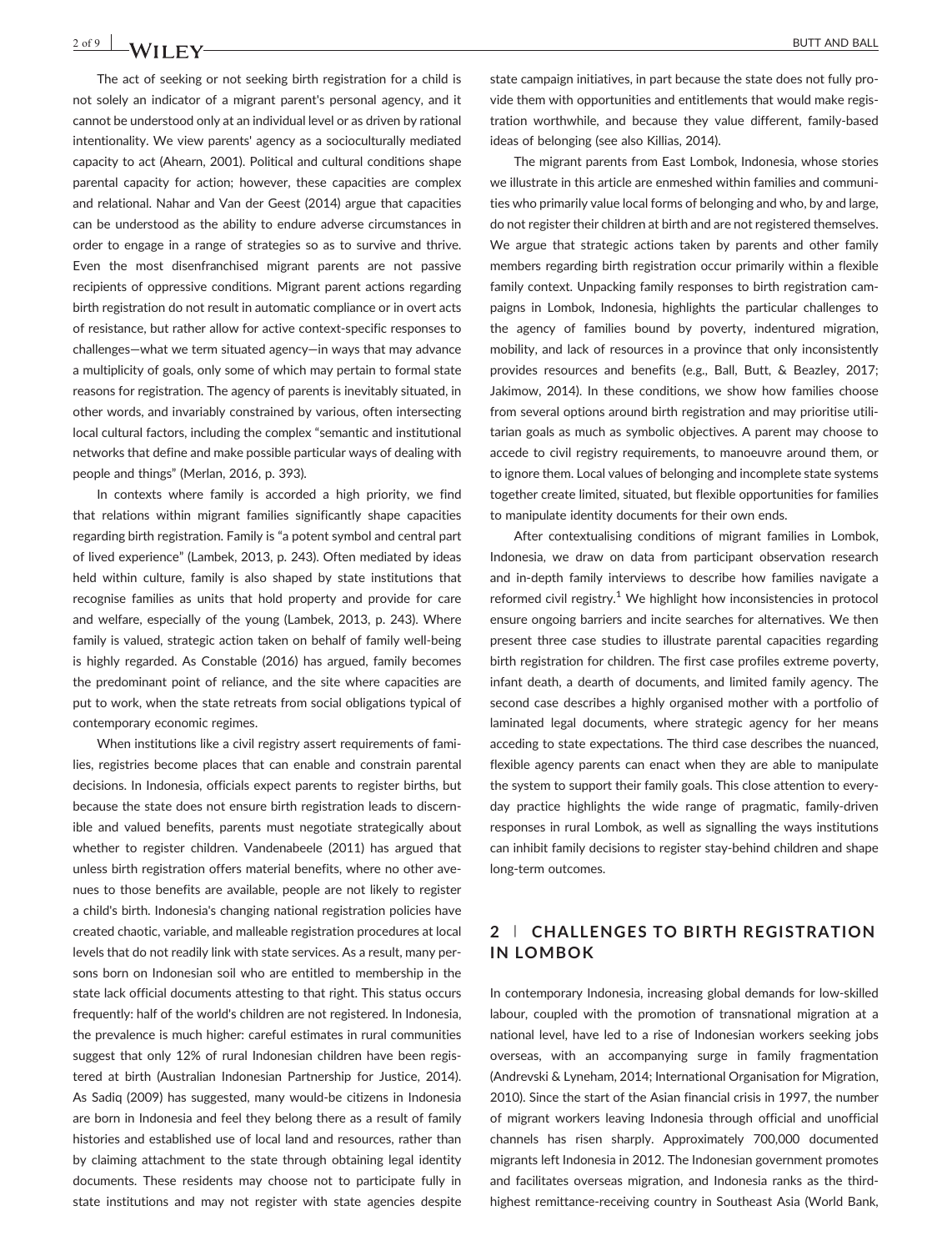# BUTT AND BALL  $\frac{3 \text{ of } 9}{3 \text{ of } 9}$

2015). Although prior to the 1980s, mostly men migrated, often to work in palm oil plantations in Malaysia, increasingly, women migrate overseas, typically to the Middle East. For migrant parents working overseas, the physical distance, expense, legal obstacles, and risks involved in travelling back home are some of the reasons they have limited contact with their children and families.

Outmigration is unevenly distributed across Indonesia. The regency of East Lombok, in the province of West Nusa Tenggara, has had the third-highest outmigration rate for many years (International Organisation for Migration, 2010). Lombok migrants are typically Muslim of Sasak ethnicity. The island of Lombok is characterised by high population growth, low wages, low education and employment, a history of famine, food insecurity, and falling agricultural productivity (KOMPAK, 2016; Mantra, 1999). A cultural value of merantau, which means "to leave home voluntarily to seek knowledge and opportunity," drives some migration from Lombok (Lindquist, 2009). In one village where we conducted research, over half of the households had at least one family member currently working out of the country.

Stay‐behind children are common in migrant households in Lombok. An estimate at the start of the new millennium suggested around 1 million children in Indonesia stayed behind when their parents migrated overseas (Bryant, 2005). An unstated expectation behind Indonesia's promigration policy is that stay‐behind children will be cared for by a remaining parent, older siblings, or extended family members in the child's home community (Butt, Beazley, & Ball, 2017). In rural East Lombok, stay‐behind children typically live—at least nominally—within individual nuclear family households set within larger compounds made up of relatives, often married siblings, and under a patriarchal compound head. Because marriage is patrilineal and patrilocal among the Sasak, married women permanently relocate to their husband's compound and give birth typically in their husband's home, separated by distance from kin. If a parent leaves for work, responsibility for care of the child is negotiated within the father's family members first, but the maternal grandmother also often agrees to take the child into her home. A high degree of mobility between houses is a feature of many children's experiences (Beazley, Butt, & Ball, 2017).

One responsibility parents are expected to assume for stay‐behind children is to register a child's birth. Responding to international pressure to improve civil registration systems and specifically to increase birth registration (UNICEF, 2013), the Indonesian government introduced Law No. 24 in 2013, marking a paradigm shift from holding registration as a civic duty (i.e., an individual's moral choice) to enshrining registration as a protected right (i.e., a state obligation to act through legal and regulatory frameworks; KOMPAK, 2016). The government introduced new policies reducing obstacles to birth registration, such as eliminating previously required evidence of legal marriage. The number of civil registry offices was increased, the complexity of the birth registration application process was somewhat simplified, the fee for registering children was eliminated within the first 60 days after birth (although fines for late registration remained in place), and computerised registration forms were introduced to make forged documents harder to produce. The national government also exhorted local institutions to enforce existing policies requiring proof of birth registration for children in order to access social protection, schooling, and other services (Lucet, 2013).

Although regional and provincial inconsistencies in national policy and program implementation have characterised Indonesian bureaucracy since independence in 1949, a deliberate move towards more decentralised systems since the fall of Suharto in 1998 has explicitly devolved power to provinces, districts, and subdistricts, reinforcing inconsistencies and making it difficult for the national government to implement policy reforms. Indonesia's civil registration system is widely acknowledged as under‐resourced, fragmentary, overly complicated, and inconsistent across levels of government (Australian Indonesian Partnership for Justice, 2014). A shared common sentiment among officials is that the lack of birth registration is not caused by official procedures but simply by citizen noncompliance, attributed to the ignorance of families who neglect their parental and civic duty (KOMPAK, 2016).

To date, efforts to register births overwhelmingly favour Indonesians who are sedentary, urban, literate in the national language, and familiar with civil registration bureaucracy. Registration remains cumbersome, expensive, and hard to access for most low‐income families (Ball et al., 2017). Efforts to reduce barriers to birth registration have been less successful in rural compared with urban areas, and especially in low‐income rural communities with high outmigration, such as the communities in East Lombok where our research was based (Australian Indonesian Partnership for Justice, 2014). In theory, low registration will affect the distribution of recognised state membership and entitlements to resources and services, making these highly inequitable (UNICEF, 2015). However, in practice, even when registered, a birth certificate may not provide access to the state benefits it is supposed to. Even if the birth certificate did confer clear advantages, as Bhabha (2011, p. 1) points out, "legal identity does not guarantee a good life."

It was in these conditions of high outmigration of parents and shifting expectations for child registration where we carried out a qualitative study in rural East Lombok of how parents who migrate for work view birth registration and how they act on it.

#### 3 | METHODOLOGIES

Based in four rural villages in East Lombok, the authors conducted in‐ depth semistructured interviews in 2014 with 22 households where the child of a migrant was being cared for. We aimed where possible to interview nuclear family triads consisting of both biological parents and one child in a household. We also conducted 7 participatory focus groups consisting of 54 adults and children aged 9 to 14 years old. We conducted participant observation and interviewed stakeholders in homes and village centres and in nongovernment organisations providing migrant services and health facilities. We conducted systematic observations at two civil registry offices in East Lombok over the course of 2 weeks. We used qualitative ethnographic methods because they have been widely used in migration studies for their ability to elucidate the familial, and familiar, material, and social textures of everyday life (Dreby, 2010; Hess, 2010; Ho & Hatfield, 2010; Lindquist, 2009), especially among vulnerable populations (Liamputtong, 2007). Participant observation in four village settings and the multidimensional research design allowed us to move beyond assumptions and generalisations about migrant families to gain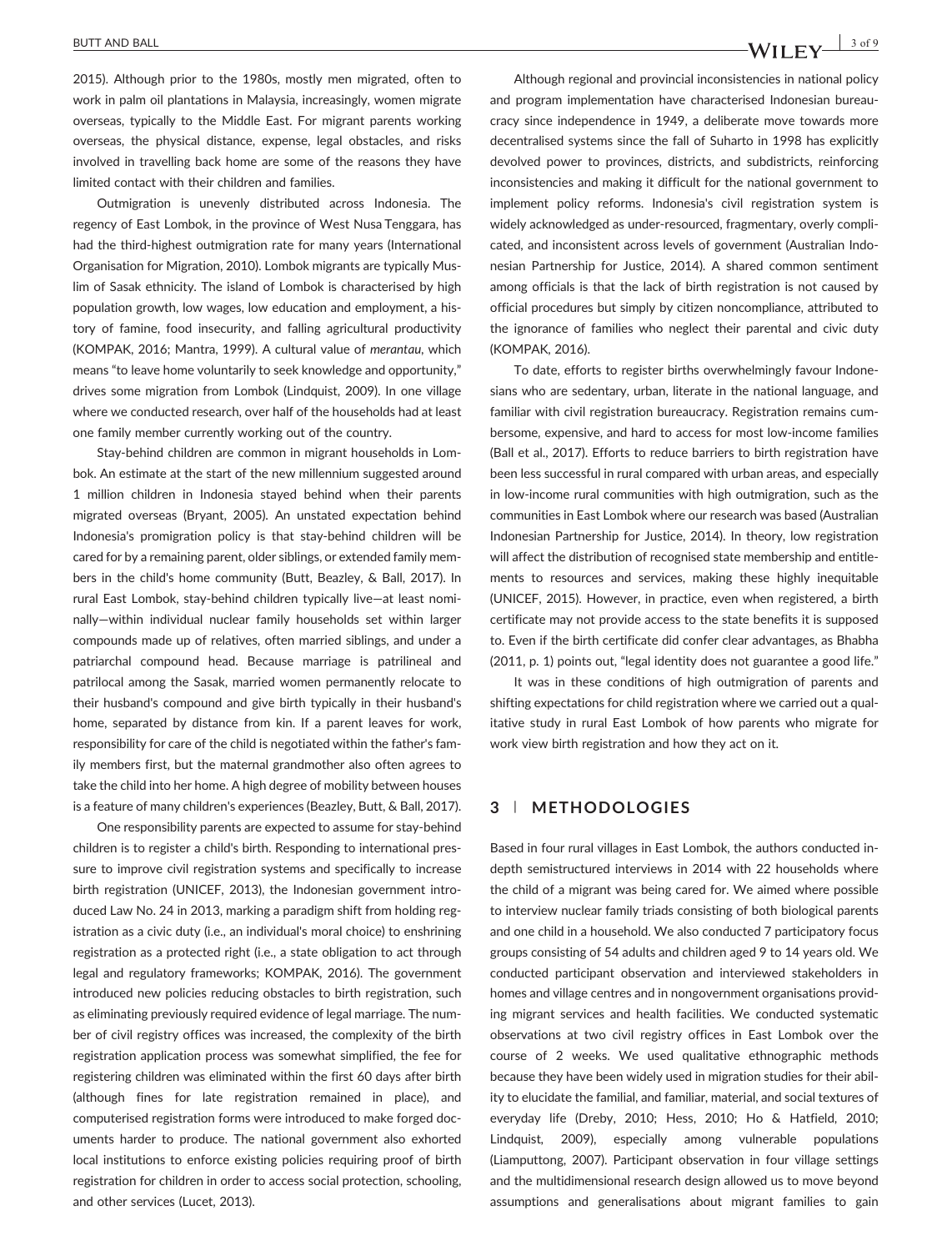glimpses into the perceptions, feelings, and strategies of parents and to situate their actions within the regional institutional and economic factors shaping the experiences of birth registration for migrant families.

Birth registration or other documentation was not a criterion for inclusion in the study. Interviews with migrant families were conducted in Indonesian with the occasional assistance of a local Sasak language interpreter. The interviews took place in or near each family's home, where they were comfortable and had ready access to identity documents. Asking interviewees to show any identity documents they claimed to have for themselves and their children created discussion about their documents, how documents were obtained, and how having the document impacted them. More comprehensively, the interviews asked each family member to describe and explain their decisions and actions to date about their children's birth registration, other forms of identity documentation, care arrangements, and issues of sustenance, belonging, access to services for children, and hopes for children's futures. Interviews were transcribed, and a coding system for qualitative data (Guest, MacQueen, & Namey, 2012) was used to organise the data, including a simple classification system for family groupings, and to elaborate key themes, including capacity, provisioning, child wellness, reasoning about registration/nonregistration, and registration action. We coded responses to birth registration using respondent-identified reasons for nonregistration. We ranked the 22 families along a capacity continuum, which we defined as the strategic capacity to harness services and resources to meet the needs of stay‐ behind children. A family with married parents, with limited income but with the capacity to access sufficient institutional, familial, or affective resources to provide for children was ranked more highly than a family with higher income but with less ability to marshal resources. Families with histories associated with negative outcomes for children, including divorce or separation of parents, migration of mother, poor school record, or child behavioural problems, and families with few supportive family members were ranked lower (Hoang, Lam, Yeoh, & Graham, 2015; cf. Mazzucato & Cebotari, 2016). We produced a continuum of family provisioning for children. Although the depiction of the civil registry and the three case studies that follow cannot address the scope of stories we heard during our research, they nonetheless highlight how families take action flexibly, as a collective. By focusing on the messy realities of the civil registry office in East Lombok, and the strategic actions families take in relation to that office, we emphasise complex conditions and family collaboration in an economically difficult region of Indonesia.

# 4 | STRATEGIC PARENTS' EVERYDAY CHALLENGES

Migrant parents perceive the role of the civil registry, children's birth registration, and identity documents in the context of their mobility and their children's sedentary lives. Only 12% of parent respondents had obtained what appeared to be an authentic birth certificate for a child—approximately the same percentage of parents who had migrated with authentic identity and overseas worker permits. All participating parents had heard of birth registration through village‐level promotions and had been told it was important to register births. However, nearly all viewed birth registration as a last priority compared with more urgent issues needing attention. Reasons parents listed for not attempting to register their children include the following: (a) they did not receive a letter or completed confirmation of birth from a birth attendant when their child was born; (b) their marriage was not legally registered and they misunderstood this was required as part of the application; (c) they had no authentic identity documents for themselves; (d) one or both parents were out of the country during the 60 days following the birth of their child when registration is free, and now they cannot afford the late registration fee; (e) they anticipated hidden costs, such as "cigarette money" paid to brokers; (f) they only speak the indigenous Sasak language, whereas government employees speak Indonesian; (g) they are not literate and cannot read the application instructions or fill out the form; (h) they cannot afford to pay a broker to do the registration for them; and (i) they do not have the confidence to interact with civil registration officers.<sup>2</sup>

One of the most striking findings from our research was a pattern of pregnancy and childbirth precipitating migration for the male head of household among married migrant parents. In the 14 triad interviews we conducted, 8 of the 14 fathers had been away during their wives' pregnancy or immediately following the birth of their child, and 7 of these 8 husbands had migrated each time their wife had become pregnant. Many fathers remarked on their duty as head of household, even if away for work, to register the births of their children. Women noted that when their husbands were working out of the country, women were not typically permitted to venture beyond the family compound, and therefore could not undertake the journey alone to the public space of the civil registry office or engage in transactions with a local document broker. Thus, local gender, marital, and reproductive norms interacted with bureaucratic demands regarding the timing of registration, language competencies, and fining to result in low registration.

A second important finding emerged from our participant observation at civil registries. Despite simplified procedures, we observed a large number of obfuscatory practices that reduced the likelihood parents would choose to make the effort to register their child. These practices are profiled in the following section in order to show the quotidian nature of corruption and inefficiency and the extent of efforts required by families to make the choice to register.

#### $4.1$  | The civil registry

Systematic observations and interviews conducted at two civil registries in East Lombok reinforce the registry's role in sustaining differential access to resources and in shaping registration decisions of migrant parents. We observed multiple ways procedures that should be simple were rendered complex or daunting. At the registry, newly computerised registration systems have led to new forms of corruption making registration difficult. In one instance, we watched how an artificially created "shortage" of official numbered forms at the registry office prevented certificates from being processed, unless a bribe helped find a spare form. A registrant missing a document would get "fined" as a way to process the application without the document. Applicants were frequently asked to pay extra for an official signature on the new forms. Civil servants working the dockets acted out local moral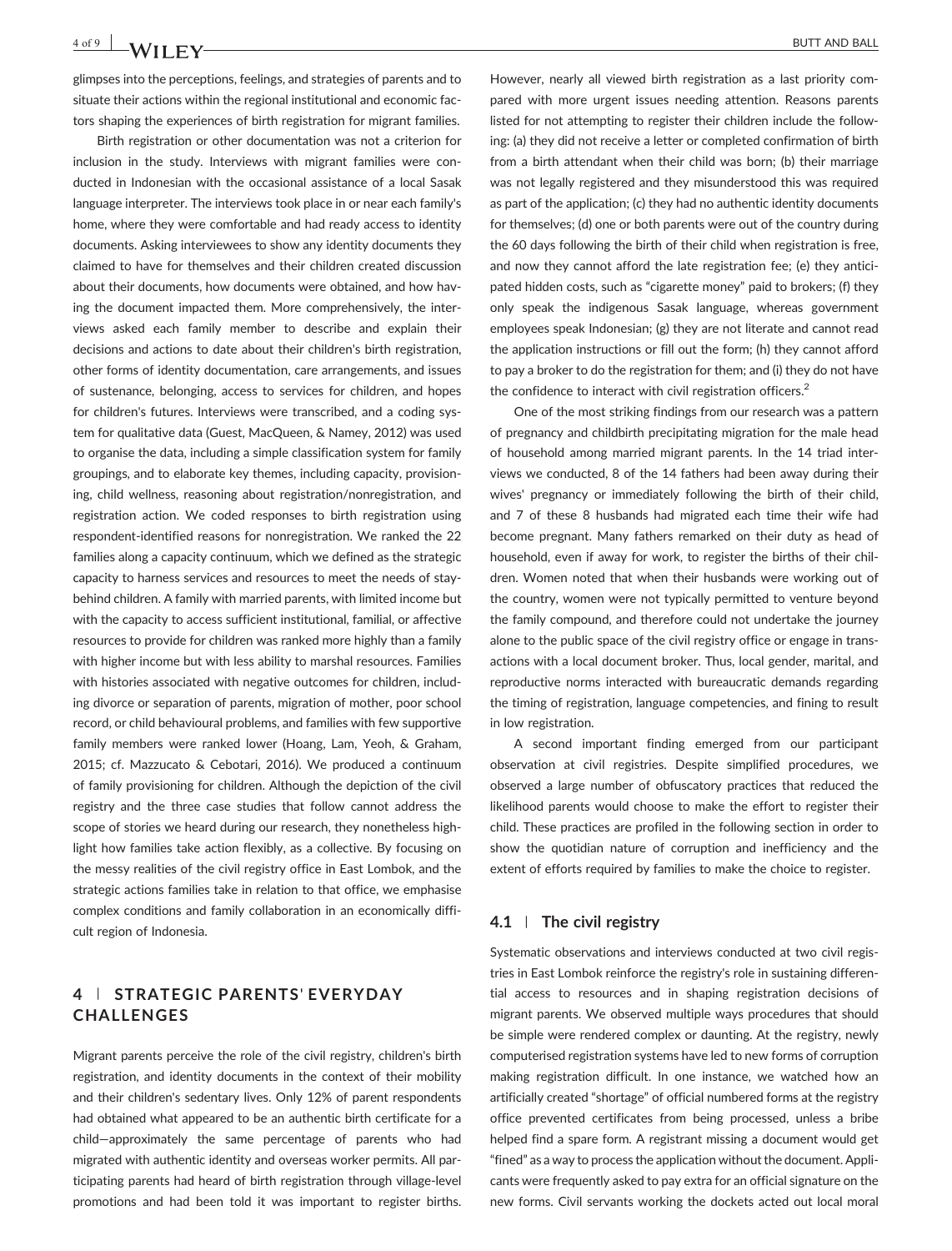distinctions that discriminated against some applicants. For example, employees on moral grounds often refused to process birth registration applications that were not accompanied by a government marriage certificate, even though the certificate is no longer required by law.

Outside the registry building and in home villages, opportunistic helpers who do not hold government positions intervened in registration. Village volunteers or cadres increasingly offered to mediate between a family and the registry, lining up at the dockets and getting signatures on behalf of a family who may have no literate adult or parent in the country. Helpers may do this putatively in the name of community or religious service, but they typically command a fee and benefit personally from serving others. Also present at the civil registry were migrant brokers who offer to obtain birth registration and other documents such as identity cards for migrants, for a substantial fee. The brokers arranging the migration of one family member also often offered to acquire birth registration documents for other family members. However, they often kept the documents for the migrant in a "safe" place, which the migrant never sees (see also Lindquist, 2012).

The systems we observed at the registry allow for false documents to be procured and used as though they were official documents. Despite computerization, many of the identity documents held by migrants that we inspected were produced with false information or false supporting documents. False documents are widespread in Indonesia (Bubandt, 2009). Many documents we inspected are real documents in material terms, but the content of the documents or the conditions under which they were obtained are false. These attest to the ingenuity of migrant families to exploit system weaknesses or cultural norms to benefit children and families (see also Chiu & Choi, 2018). In one case, a respondent parent paid a bribe to a village head to write a letter testifying to the paternity of a child born out of wedlock to a migrant mother, which was used to obtain an official birth certificate. Another mother paid off a broker to add a "father's" name on a Family Card in order to access food subsidies, even though the paternity in both cases was fictitious (Butt, Ball, & Beazley, 2016).

As the following three cases illustrate, although barriers at the civil registry can obstruct parents' easy access to birth registration, different degrees of strategic action are evident in the ways migrant parents respond to these barriers. The case studies below show the everyday ways parents negotiate birth registration. Some parents ignore demands, others adhere strictly to requirements, and still others flexibly and creatively negotiate registration through nonlegal channels. Parents reason and take action in ways that emphasise the multiple constraints shaping their decisions but that also emphasise how values of family belonging shape the way they take strategic action. As the first case of Rendi and Issa shows, when a father is out of the country for work, multiple constraints limit his choices and make it difficult for him to ensure the well-being of his family and to obtain documentation for his children.

# 4.2 | Rendy and Issa: Strategic actions in order to survive

Rendi and Issa live in a small rattan‐walled house off a narrow path 200 m from a main village road. Rendi and Issa's two‐room house is among the simplest in the village, with an outdoor cook pit, no plumbing, little furniture, and no luxuries.

Rendi and Issa married when Rendi was in his 20s and Issa was about 16. Both ended their education after primary school. As soon as Issa became pregnant with their first child, Rendi applied for work in Malaysia, and immediately after the child was born, he left to work in Malaysia for 3 years. Issa had relocated to her husband's natal village after her marriage and lived with her husband's younger sister while her husband was away. Both of Rendi's parents were deceased. Issa sadly described the outcome of Rendi's first trip:

> Author: How old was the baby when Rendi left? Issa: One month. Yes, when the baby was one month old, he went to Malaysia.

Author: What happened to the baby?

Issa: He was sick for a week. My husband had left for Malaysia. This first child was sick all the time after that. I sought medication … sought medication from a health provider. But, there was no change. He had a swollen belly, there is no cure for that. As nothing changed, he died. $3$  Then, I called his father, "Look, your child has passed away." He said he was crying. He cried, cried over there, he wanted to go back home here. Author: Did Rendi come back?

Issa: But … he was not allowed to go back home. Yes, he loves his child who passed away. But he said, "I am not allowed to leave." So, he kept on living in Malaysia.

When Rendi finally returned, he brought home only enough money to pay back the money he had borrowed to make the trip (USD300, at an exorbitant 100% interest rate). Shortly after Rendi's return, Issa became pregnant again. As with the first child, as soon as the infant was born, Rendi left for work, leaving his wife in the same home and with the same lack of social support. However, the second child thrived. After Rendi returned upon completing the contract, he left again, this time when his wife was 8 months pregnant. The third child has also thrived. Rendi returned after the third trip with enough surplus money to finally install electricity in their house. Issa felt conditions improved. Rendi is an engaged father, she said, the children are happier, she is happier, and he can take the children for afternoon walks and help with chores.

When asked to show the identity documents the family had in their possession, Rendi and Issa set out several pieces of ID. As a migrant who used the services of a broker for his last trip, Rendi had travelled once to Malaysia through official channels. He showed me the expired passport he had used, and an Indonesian identity card. Although Rendi said he had a birth certificate, he was unable to show it as it had been procured by the broker and was putatively still in the broker's care. Rendi had never seen it. Neither Issa nor her two children have ever had a birth certificate. When asked "Are there any risks if you do not have the birth certificate?" Issa replied: "No, no risk at all." When asked if she had been required to show a birth certificate to enrol her older child in school or obtain other services, Issa said "No, never."

This family epitomises a pattern we observed in young migrant families of pregnancy followed by fathers migrating for work. The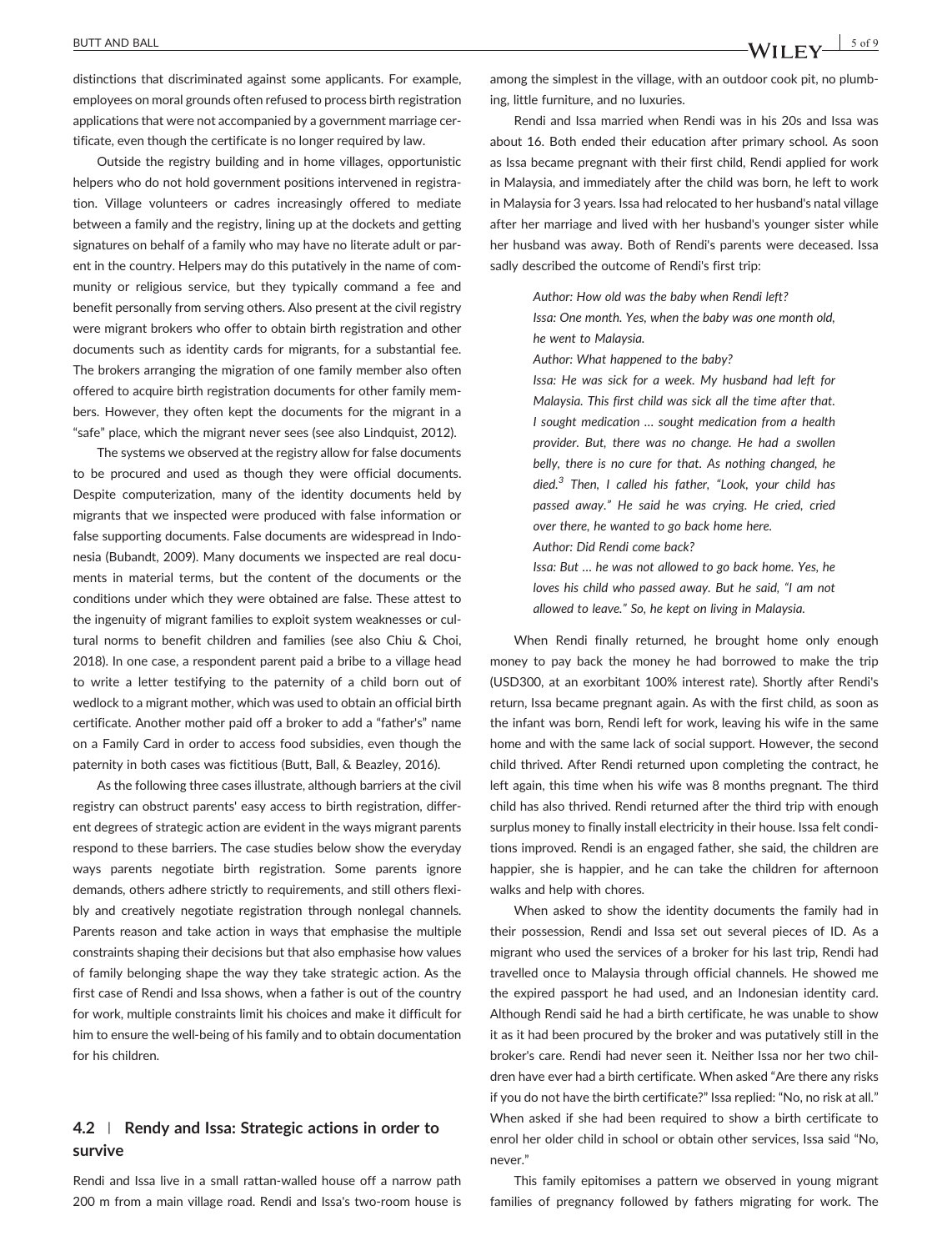infant's tragic death when Issa did not have a husband or mother‐in‐ law present to advocate with village leaders or obtain health care shows the importance of local family support in ensuring children's needs are met. The case also points to the scope of constraints the mother in a migrant family might experience regarding registering an infant within 60 days of birth, with the father unavailable to sign birth papers, travel to the registry, and navigate officials, brokers, and corruption. There is not enough financial support for basic needs to ensure the survival and wellness of the newborn, much less for obtaining a document from a faraway office. Both mother and father display little capacity for flexibility or choice about registration within these structural constraints. From this vantage point, birth registration for children appears an irrelevant luxury. Birth registration for the migrating parent, however, is a necessity. This family, near the bottom of the local socioeconomic hierarchy, is disadvantaged in their ability to access birth registration, but they nonetheless take action, albeit in a limited way, by spending scarce funds on identity documents to allow the father's migration.

The second case contrasts with Rendi's as it describes the unusual practices of a mother in a migrant family who explicitly adhered to requirements to register children legitimately, because for her, the perceived benefits to family warranted surmounting the considerable challenges of navigating the civil registry. This highly organised mother who obtained all required documents for all members of her nuclear family articulated a strong sense of self and talked of choice regarding registration. Explicit adherence to state registration goals illustrates another form of strategic action taken by some parents.

#### 4.3 | Sira: Strategic actions in order to conform

Sira was signalled immediately to researchers as a desirable interview respondent when we began our research because a village employee expected we were only looking for "success stories" among migrant families compliant with village and state goals. For Sira, registering children was an important step in her larger objective of raising a modern and successful nuclear family. Sira combined working as a kindergarten teacher's aide, studying for an education certificate, and tutoring students in the evening alongside caring for her two young sons. Her husband Marius worked on a palm oil plantation in Malaysia on his third contract. Although her husband's first two contracts were completed without documentation, they agreed as a couple that for his third trip they would pay a broker to coordinate documentation. Simultaneously, they also took steps as a couple to obtain birth certificates for both their young children, paying a hefty fine and commission of Rp.150.000 (USD15) for delayed registration. They had not previously viewed birth registration as important, but Sira had been told by village officials that "registration would become important" for access to schooling. When asked about the demands of birth registration in the context of family separation and her challenging daily workload, Sira repeatedly invoked a local saying emphasising the importance of doing what one must do: "Want it, don't want it, you have to want it" (Mau, tidak mau, harus mau). Accepting challenge, sacrifice, and hard work, she suggested, was necessary to achieving life goals.

Sira recognised her life was made more challenging because she and her husband Marius had decided to spurn compound living with

Marius' "difficult" mother and instead used remittances to build a simple nuclear family home on leased land by a road. Living in a nuclear household with an absent husband, Sira had to do everything on her own. Sira's daily schedule was laminated and pasted onto the wall of her home, showing times for work, laundry, house cleaning, and supervising children's homework. Sitting erect in her scrupulously clean home, Sira was eager to show how well she managed her challenging life during our interview. When asked to see family members' birth certificates, Sira removed a tidy folder from a locked cabinet and proudly showed the contents. All of the family's identity documents had been laminated and were kept in the folder alongside other laminated documents she has saved throughout her life, including her graduation certificates from grade school and high school, and even her commendation certificates for participating in community development events. She categorically asserted that all of her documents were 100% real, and based on 100% real and correct information.

The file of certificates Sira kept locked up meshes with her practices about marriage, residence, education, and work, and symbolises her striving for recognition of competence and conformity to government ideals. She explained that her goal for her family—"want it, don't want it, you have to want it"—is to be accountable to standards for her children that are disseminated by the village government. As a teacher and tutor, Sira's success at the village level depends on her modelling success in her household. Her behaviour accords with national expectations and programs designed to encourage women to be striving, nuclear‐family oriented, future‐focused, and devoted to children (e.g., Newberry, 2010). In Hull's (2012, p. 22) terms, through birth registration, document lamination, and other acts of conformity, Sira "seek[s] to make [herself] into an object of the state's regard." Sira enhances personal capacity through strict conformity. In contrast with Rendi's family, in registering births, Sira believes she increases her local symbolic capital because she behaves as a model modern migrant wife and mother.

The third case, profiling an established family, shows how parents make use of social networks and creative manipulations to obtain birth registration papers for their children. This family takes strategic action around documents, where opportunity combines with perceived need, reflecting a fluid understanding and a strategic deployment of resources when necessary to ensure the family's well‐being.

### 4.4 | Rinas: Flexible and enterprising strategic actions

Rinas courted and married Arnita when he was in his 20s and Arnita was 17. When Arnita became pregnant at age 18, Rinas left for Malaysia as an undocumented worker. Rinas was working illegally in Malaysia when he was caught, arrested, and jailed following a dramatic police chase. During her pregnancy, Arnita had returned home to live in her mother's house and she did not use government prenatal care in part due to the poor quality of birthing clinics. The baby was born at her mother's home, attended by a local midwife. It was a breech birth and the child was stillborn. Arnita was devastated:

> I was heartbroken: my husband was in jail and my child was born dead!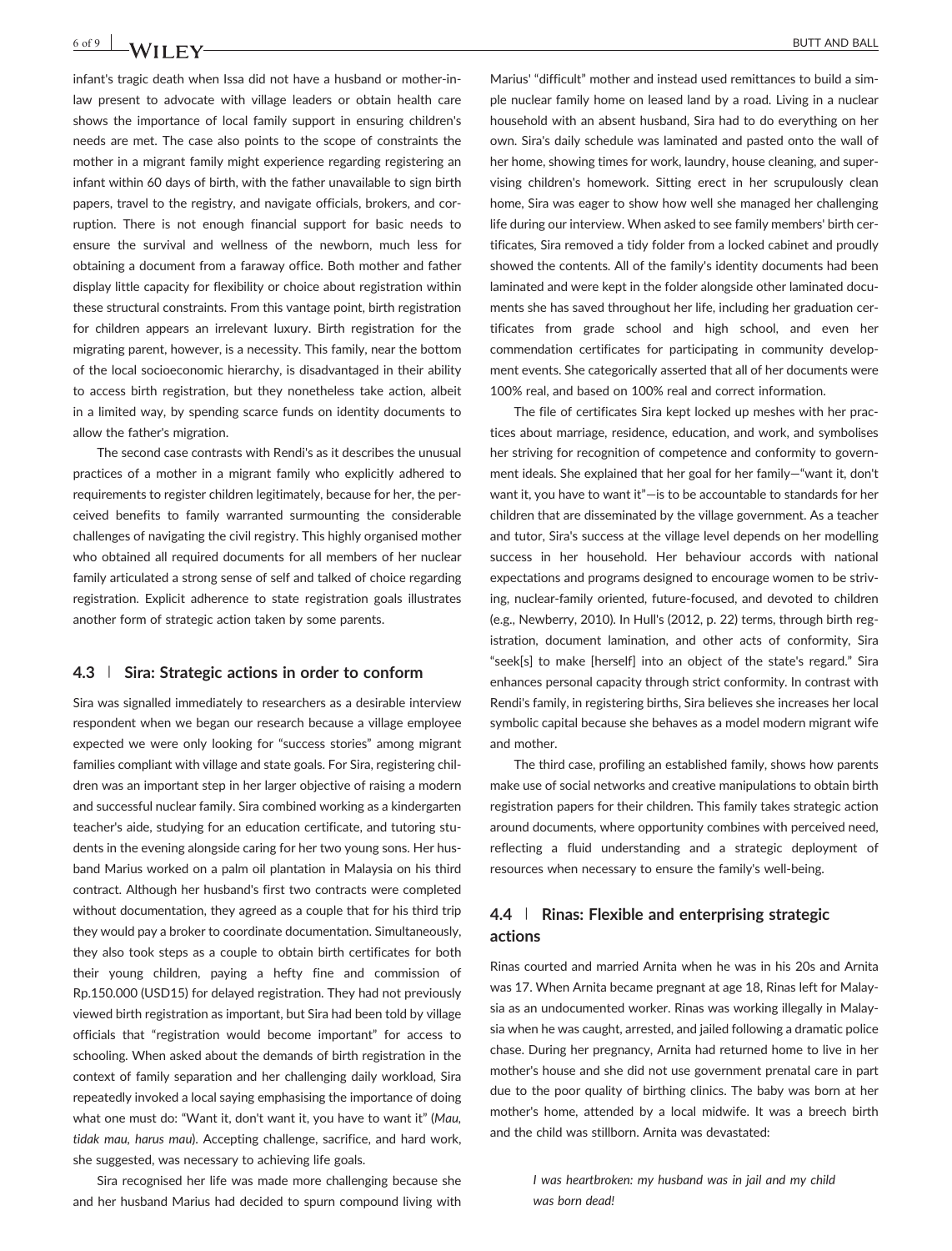She fell into a profound depression that lifted only when her husband returned 6 months later.

When Arnita became pregnant for the second time, Rinas again left for work in Malaysia, using false documents, including a false birth certificate for himself. As he noted:

> The documents were fake. There was no true information on any family documents, it was all fake.

During this second trip, Rinas paid off all his debts. On his third trip, undertaken during Arnita's third pregnancy, he brought home money to help build a family home. Recently, Rinas became an employee at the village government office. As a village employee, Rinas is expected to adhere to government directives, so when programs were put in place to promote birth registration he got certificates for his children at the civil registry. However, Rinas used false documents acquired during his second trip to obtain birth certificates. As Rinas said, if you look closely, none of his family documents is legitimate:

> For a time [prior to the second trip] we thought of going to Malaysia as a family, and we needed birth certificates …. We made fake ID, because a broker sometimes asked information about it, so we just made it up. The data of parents and other relatives was changed. For example I called myself Jauhari. All of the children's names were made up. None of the information provided in our family ID is true. Jauhari, for example, is my child's name who had passed away, and I took that name for my own. We still use all this ID today.

Rinas' literacy, obvious intelligence, and commitment to his family was not initially sufficient to prevent infant mortality or serious emotional challenges for his wife in the early migrating years of their marriage. However, Rinas' strategic attitude towards identity documents illustrates how junior civil servants who are aware of the obligation to register births may nonetheless take strategic action in a way that benefits them and their family. Rinas enacts a flexible agency when he conforms to directives, not for the sake of conformity itself, but because a situated, false conformity is sufficient, and allows Rinas to benefit his family by providing long‐term stability without disrupting valued work and other social networks.

The three case studies offer different insights into the range of strategic actions parents enact. Although Sira stands out in our research as a rare case of a parent who prioritised correct registration on the basis of expected future need, the majority of our respondents, such as Rendi and Rinas, resourcefully and creatively made do through less legitimate means. Both Rinas and Sira are educated and well‐positioned within local village life. Yet their differing responses to registration suggests education levels and affluence are less relevant to registration than local and personal values of belonging. With the notable exception of Sira, the range of our respondents' narratives regarding registration suggests that many migrant parents are disengaged from expectations of the state, even if they are employees of the state, partly because the state does not necessarily benefit them in clear and consistent ways. They use their competencies to enact and elaborate other forms of connectedness to family and to place, taking strategic

actions to protect their children through various means, only some of which are legal.

## 5 | CONCLUSION: EVERYDAY STRATEGIC RESPONSES

Our depiction of birth registration procedures and family vignettes points to multiple players, barriers, and shortcomings within the structures available in Indonesia to bring the children of migrant families into a legal relationship with the state. Government record‐keeping does not reflect social realities. False documents are widespread and normalised. Corrupt employees and opportunistic "helpers" create additional costs and difficulties for the migrant family. Families respond to these significant on-the-ground challenges by making birth registration meaningful and worthwhile for them. By focusing on the mundane details of how registration works and on what types of actions three migrant families take at an everyday level about identity documents in one low‐income, high‐migration regency in Indonesia, we highlight the extent of barriers to successful registration and the ways in which parents take action within conditions that frequently limit capacities and opportunities. The family acts as a site of refuge during precarious family instabilities, and conditions may or may not lead to doing the "right thing" and registering children. Parents' strategic actions rely on documents being symbolic and flexible objects rather than documentary evidence of a social truth. Despite state efforts, documents are not vital in Indonesia, not even as a means to get out of conditions of insecurity. When they are attached to resources, documents should perform as a technology for "opening" avenues and opportunities (Street, 2014). Study respondents often expressed awareness of this, and saw how bureaucratic visibility might work as a form of personal empowerment for them. The strategies taken by Sira and Rinas to obtain documents offers a means to potential empowerment. For Rendi, who has never seen his birth registration documents, the "opening" offered was less appealing as the family remained focused on providing core necessities.

For all our respondents, however, the power of the document lies mostly in its symbolic potency for signalling success or for opening a door to getting a work permit. These benefits resonate more than any instrumental effectiveness—the birth certificate does not yet unlock access to new resources or opportunities that could not be obtained through other means. Thus, for many families involved in migration, obtaining birth registration is not, overall, an empowering act. On the contrary, many families display the situated nature of their agency when they describe and justify their decision to not adhere to birth registration norms because they continue to rely more on family than the state, and they value local, flexible, family forms of belonging over official ones. Families display a canny ability to assess the absence of meaningful incentives to move towards official and accurate registration.

Ideally, one of the primary functions of birth registration is to provide equitable access to resources for children. Yet the lack of resources that drives many rural families to work overseas prevents parents from even getting to the starting gate where birth registration might portend hopes for a better future for children who stay behind.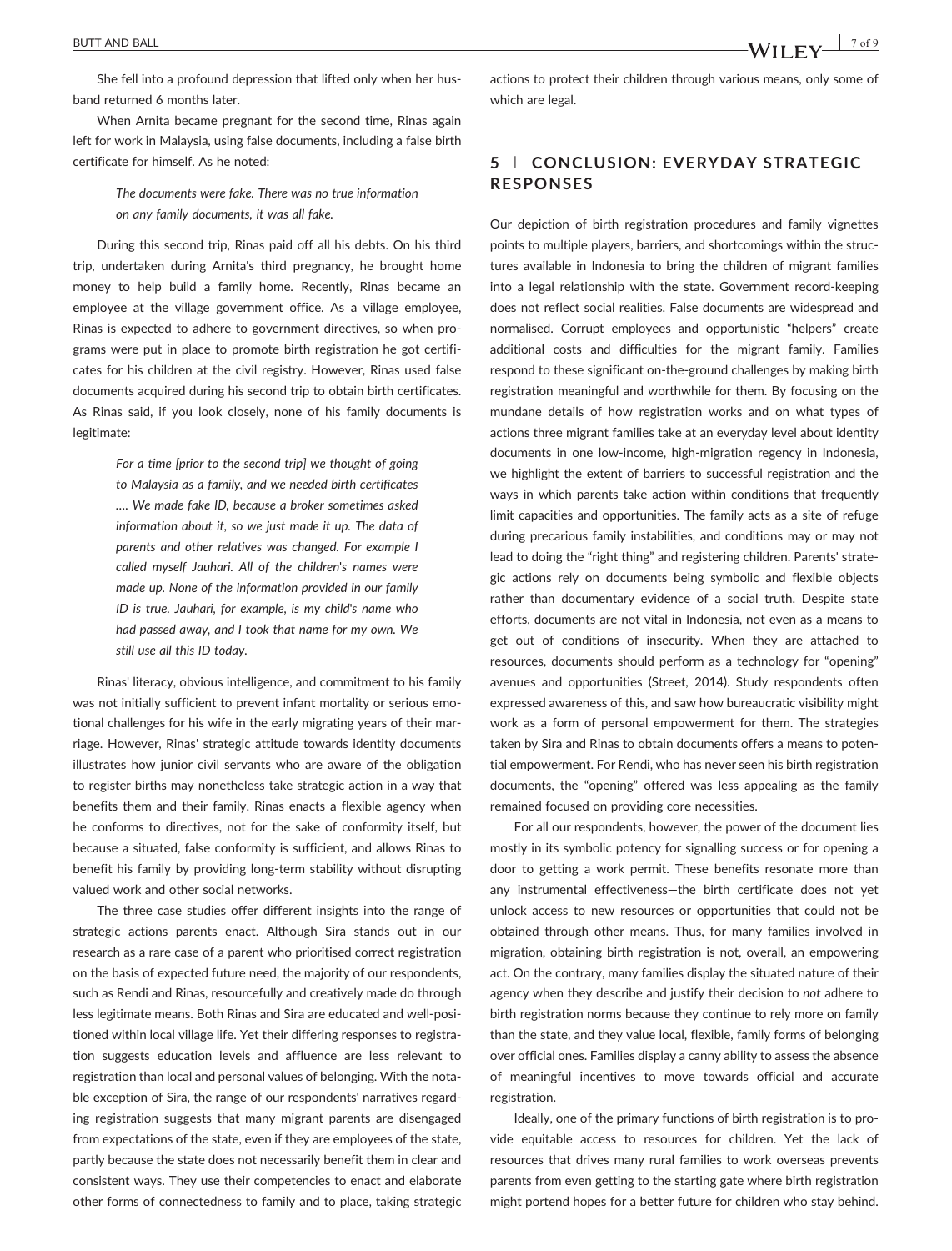$8 \text{ of } 9$  NA/H  $\Gamma$  N

The qualitative accounts of everyday practice sketched in this paper are important because they emphasise that it is in the everyday realm of the family that vital strategic responses take place. The erstwhile family‐focused responses to the civil registry system are unlikely to work as well, however, if state or local civil registry practices become more organised or try to stop forged or fraudulent documents. Families such as those who participated in our research will likely experience further limitations on their situated agency due to structural constraints and their itinerant circumstances, reinforcing conditions for persisting marginalisation for future generations.

#### ENDNOTES

- $1$  Permission for the study was given by Badan Lingkungan Hidup dan Penelitian, Nusa Tenggara Barat Province, Indonesia. The investigators were sponsored by the University of Mataram, Lombok, Indonesia. The authors especially thank Dr. Untung Waluyo, staff from ADBMI in East Lombok, and the respondents who gave generously of their time.
- $2$  For a full discussion of this issue, see Ball et al., 2017.
- <sup>3</sup> Infant and maternal mortality in Lombok has historically been among the highest in Indonesia. In 2015, maternal mortality was 113 deaths per 100,000 live births, and infant mortality was 57 deaths per 1,000 live births (Butt et al., 2017).

#### **ORCID**

Leslie Butt <http://orcid.org/0000-0003-3601-6795>

#### **REFERENCES**

- Ahearn, L. (2001). Language and agency. Annual Review of Anthropology, 30(1), 109–137.
- Alipio, C., Lu, M. C. W., & Yeoh, B. S. A. (2015). Asian children and transnational migration. Children's Geographies, 13(3), 255–262. [https://doi.org/10.1080/](https://doi.org/10.1080/14733285.2015.1025944) [14733285.2015.1025944](https://doi.org/10.1080/14733285.2015.1025944)
- Andrevski, H., & Lyneham, S. (2014). Experiences of exploitation and human trafficking among a sample of Indonesian migrant domestic workers (Vol. 471). Canberra: Australian Institute of Criminology.
- Australian Indonesian Partnership for Justice (2014). AIPJ baseline study on legal identity Indonesia's missing millions. Jakarta, Indonesia: DFAT (Australian Aid). PEKKA and PUSKAPA UI.
- Ball, J., Butt, L., & Beazley, H. (2017). Birth registration and protection for children of transnational labor migrants in Indonesia. Journal of Immigrant and Refugee Studies, 15(3), 305–325. [https://doi.org/](https://doi.org/10.1080/15562948.2017.1316533) [10.1080/15562948.2017.1316533](https://doi.org/10.1080/15562948.2017.1316533)
- Beazley, H., Butt, L., & Ball, J. (2017). "Like it, don't like it, you have to like it": Children's emotional responses to the absence of transnational migrant parents in Lombok, Indonesia. Children's Geographies, 1–13. <https://doi.org/10.1080/14733285.2017.1407405>
- Bhabha, J. (2011). From citizen to migrant: The scope of child statelessness in the twenty‐first century. In J. Bhabha (Ed.), Children without a state: A global human rights challenge (pp. 1–39). Cambridge, MA: MIT Press.
- Bryant, J. (2005). Children of international migrants in Indonesia, Thailand, and the Philippines: A review of evidence and policies. Innocenti working paper. Florence, Italy: UNICEF Innocenti.
- Bubandt, N. (2009). From the enemy's point of view: Violence, empathy, and the ethnography of fakes. Cultural Anthropology, 24(3), 553–588.
- Butt, L., Ball, J., & Beazley, H. (2016). False papers and family fictions: Household responses to "gift children" born to Indonesian women during transnational migration. Citizenship Studies, 20(6–7), 795–810. <https://doi.org/10.1080/13621025.2016.1204984>
- Butt, L., Beazley, H., & Ball, J. (2017). Migrant mothers and the sedentary child bias: Constraints on child circulation in Indonesia. The Asia Pacific Journal of Anthropology, 18(4), 372–388. [https://doi.org/10.1080/](https://doi.org/10.1080/14442213.2017.1346699) [14442213.2017.1346699](https://doi.org/10.1080/14442213.2017.1346699)
- Chiu, T.Y and Choi, Y.P. (2018). Frequent border‐crossing children and cultural membership. Population, Space and Place. [https://doi.org/](https://doi.org/10.1002/psp.2153) [10.1002/psp.2153](https://doi.org/10.1002/psp.2153)
- Choi, Y. P., Yeoh, B. S. A., & Lam, T. (2018). Editorial introduction: Situated agency in the context of research on children, migration and family in Asia. Population, Space and Place.<https://doi.org/10.1002/psp.2149>
- Coe, C. (2011). What is the impact of transnational migration on family life? Women's comparisons of internal and international migration in a small town in Ghana. American Ethnologist, 38(1), 148–163.
- Constable, N. (2016). Assemblages and affect: Migrant mothers and the varieties of absent children. Paper presented at the symposium Children Family and Migration in East Asia, Singapore, July 8–10.
- Dreby, J. (2010). Divided by borders: Mexican migrants and their children. Berkeley: University of California Press.
- Graham, E., & Jordan, L. P. (2011). Migrant parents and the psychological well-being of left-behind children in Southeast Asia. Journal of Marriage and the Family, 73(4), 763–787.
- Graham, E., Jordan, L. P., Yeoh, B. S., Lam, T., & Asis, M. (2012). Transnational families and the family nexus: Perspectives of Indonesian and Filipino children left behind by migrant parent(s). Environment & Planning A, 44(4), 793–815.
- Guest, G., MacQueen, K. M., & Namey, E. E. (2012). Applied thematic analysis. Los Angeles, CA: SAGE.
- Hess, S. (2010). De-naturalising transit migration: Theory and methods of an ethnographic regime analysis. Population, Space, and Place, 18(4), 428–440.<https://doi.org/10.1002/psp.632>
- Ho, E. L. E., & Hatfield, M. E. [Dobson](2010). Migration and everyday matters: Sociality and materiality. Population, Space, and Place, 17(6), 707–713.<https://doi.org/10.1002/psp.636>
- Hoang, L. A., Lam, T., Yeoh, B. S., & Graham, E. (2015). Transnational migration, changing care arrangements and left-behind children's responses in South‐East Asia. Children's Geographies, 13(3), 263–277.
- Hull, M. S. (2012). Government of paper: The materiality of bureaucracy in urban Pakistan. Berkeley: University of California Press.
- International Organization for Migration (2010). Labour migration from Indonesia. Geneva, Switzerland: Author.
- Jakimow, T. (2014). Decentralised governance as sites for self‐formation: A comparison of practices of welfare distribution in Telangana, India, and Central Lombok, Indonesia. International Journal of Asian Studies, 11(2), 161–185.
- Killias, O. (2014). Intimate encounters: The ambiguities of belonging in the transnational migration of Indonesian domestic workers to Malaysia. Citizenship Studies, 18(8), 885–899.
- KOMPAK (Kolaborasii Masyarakat dan Pelayanan untuk Kesejahteraan) (2016). Back to what counts: Birth and death in Indonesia. Jakarta: KOMPAK Institute. Retrieved from. [http://www.cpcnetwork.org/wp](http://www.cpcnetwork.org/wp-content/uploads/2016/09/CRVS-Research-Report.pdf)‐content/ [uploads/2016/09/CRVS](http://www.cpcnetwork.org/wp-content/uploads/2016/09/CRVS-Research-Report.pdf)‐Research‐Report.pdf
- Lambek, M. (2013). Kinship, modernity, and the immodern. In S. McKinnon, & F. Cannell (Eds.), Vital relations: Modernity and the persistent life of kinship (pp. 241–260). Albuquerque, NM: SAR Press.
- Leinaweaver, J. (2014). Informal kinship-based fostering around the world: Anthropological findings. Child Development Perspectives, 8(3), 131–136.<https://doi.org/10.1111/cdep.12075>
- Liamputtong, P. (2007). Researching the vulnerable: A guide to sensitive research methods. Thousand Oaks, CA: SAGE.
- Lindquist, J. A. (2009). The anxieties of mobility: Migration and tourism in the Indonesian borderlands. Honolulu: University of Hawaiʻi Press.
- Lindquist, J. A. (2012). The elementary school teacher, the thug, and his grandmother: Informal brokers and transnational migration from Indonesia. Pacific Affairs, 85(1), 69–89.
- Lucet, M. (2013). Birth registration is Indonesian children's passport to lifelong protection, The Jakarta Globe, 11 December. Retrieved from [http://](http://jakartaglobe.beritasatu.com/opinion/birth-registration-is-indonesian-childrens-passport-to-life-long-protection/) [jakartaglobe.beritasatu.com/opinion/birth](http://jakartaglobe.beritasatu.com/opinion/birth-registration-is-indonesian-childrens-passport-to-life-long-protection/)‐registration‐is‐indonesian‐ childrens‐passport‐to‐life‐long‐[protection/](http://jakartaglobe.beritasatu.com/opinion/birth-registration-is-indonesian-childrens-passport-to-life-long-protection/)